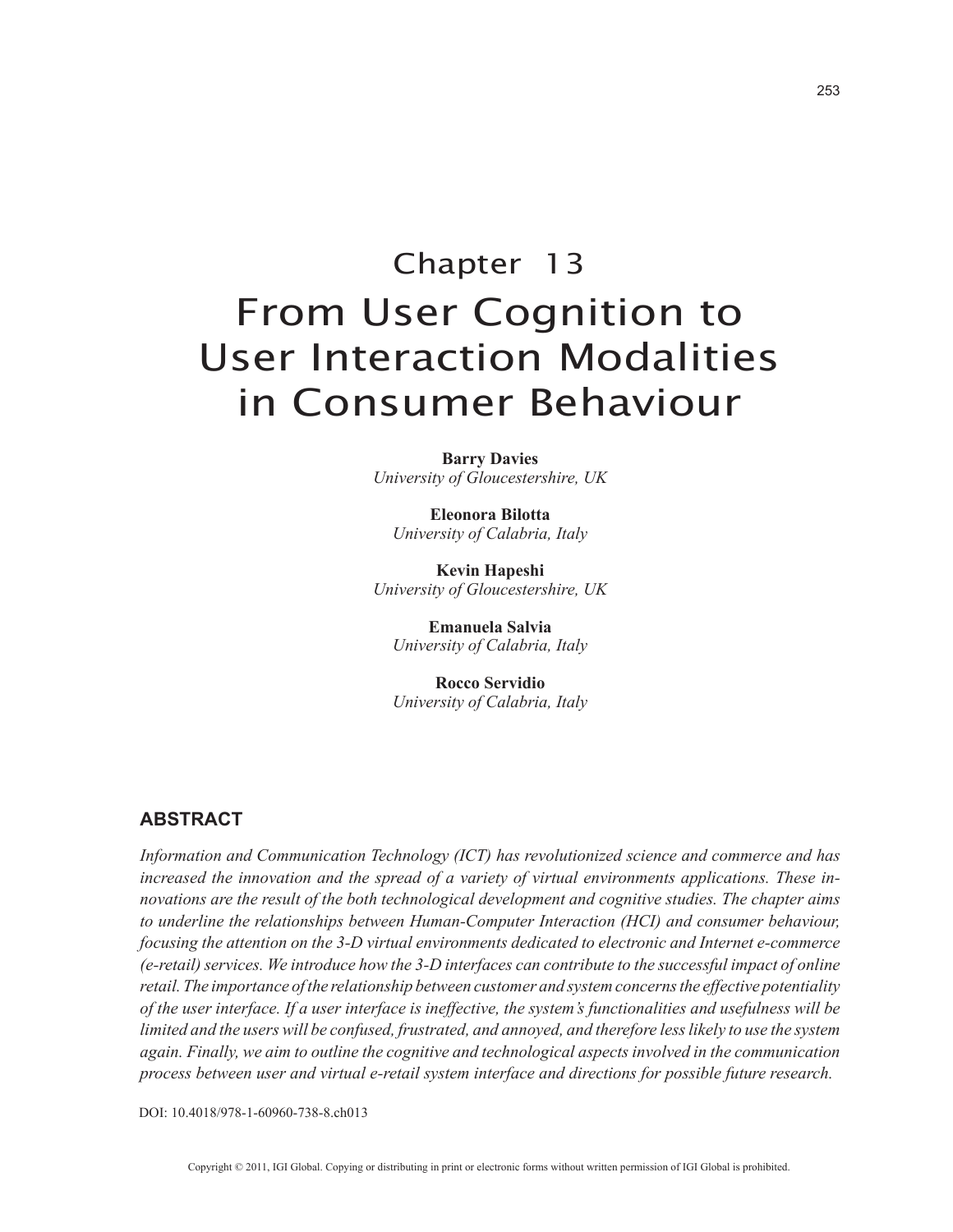# **INTRODUCTION**

The application of direct e-retail services through Information and Communication Technology (ICT) to consumer behaviour represents an important challenge for the modern economy. In order to take full advantage of the range and volume of potential customers, a thorough understanding of both the user interface and the customer experience is required. Understanding provides the platform to help developers design and maintain high quality and efficient interactions between the system and final user (Benyon, Turner, & Turner, 2005). Many of the most recent applications of computer technology concern e-commerce systems. To take advantage of the new generation of e-commerce web sites, the goal of these systems is to include more interactive Web 2.0 services (Tatnall, 2010). These technologies adopt new interfaces that improve the communication between user and system. For example, users can personalize the information on their favourite portals to activate specific services like alert messages that inform them that a new product is available.

Effective Internet marketing requires an understanding of the customer's needs, but also of the user's behaviour and habits, such as how the user finds the necessary information. It is therefore important to understand how different models of presenting information can modify user behaviour; how users explore and utilize information about products and the impact that it may have on them. For example, interactive 3-D models of products can make more information available and transform the online experience by greatly enhancing the realism of the product presentation and making it more intuitive and compelling. This suggests that business success can be positively influenced by the use of advanced digital technology designed and applied within a human context. Technological advances should be implemented taking into account the human factors (Bainbridge, 2004; Carroll, 2000; Sears & Jacko, 2009). These include cognitive processes, user behaviour and preferences whilst interacting with products presented in a digital or virtual environment. When done well, businesses can reap rewards afforded by high sales and satisfied returning customers.

Advances in user interface technology, driven by mobile phone and games technology, have led to a wide range of Human-Computer Interfaces (Sears & Jacko, 2009). These interfaces include different interaction modalities such as touch screens, voice control, kinaesthetic interfaces, multimodal interactions, and so on. The main idea of these systems is to augment the communication between user and digital information, worlds or objects. However, despite the support from Cognitive Psychology in the design and development of such interfaces, it is still unclear how these can be fully utilized in a commercial setting. New information technologies are constantly emerging altering the traditional business models, and in particular the relationships between commercial organizations and their customers. Technological innovations open new challenges by developing different devices employing new communication modalities (Tatnall, 2010). Therefore, for successful application, it is essential to understand the impact that different interfaces and interactions modalities can have on customers and on consumer behaviour through different digital products and platforms. We need also to understand how mixedmodality interface integrated with the new generation of technologies offered by mobile systems, ubiquitous and pervasive communications can be combined with the existing marketing channels and practices.

The focus of this chapter is to emphasize the relationships between user cognitive aspects and system interfaces. In particular, we will describe the cognitive functions to be taken into account in the design process, and how it can affect the interaction between user and electronic system. We will also show the potentialities of multi-modal interfaces and virtual environments to business and marketing by: (1) providing an overview of the relationships between Human-Computer